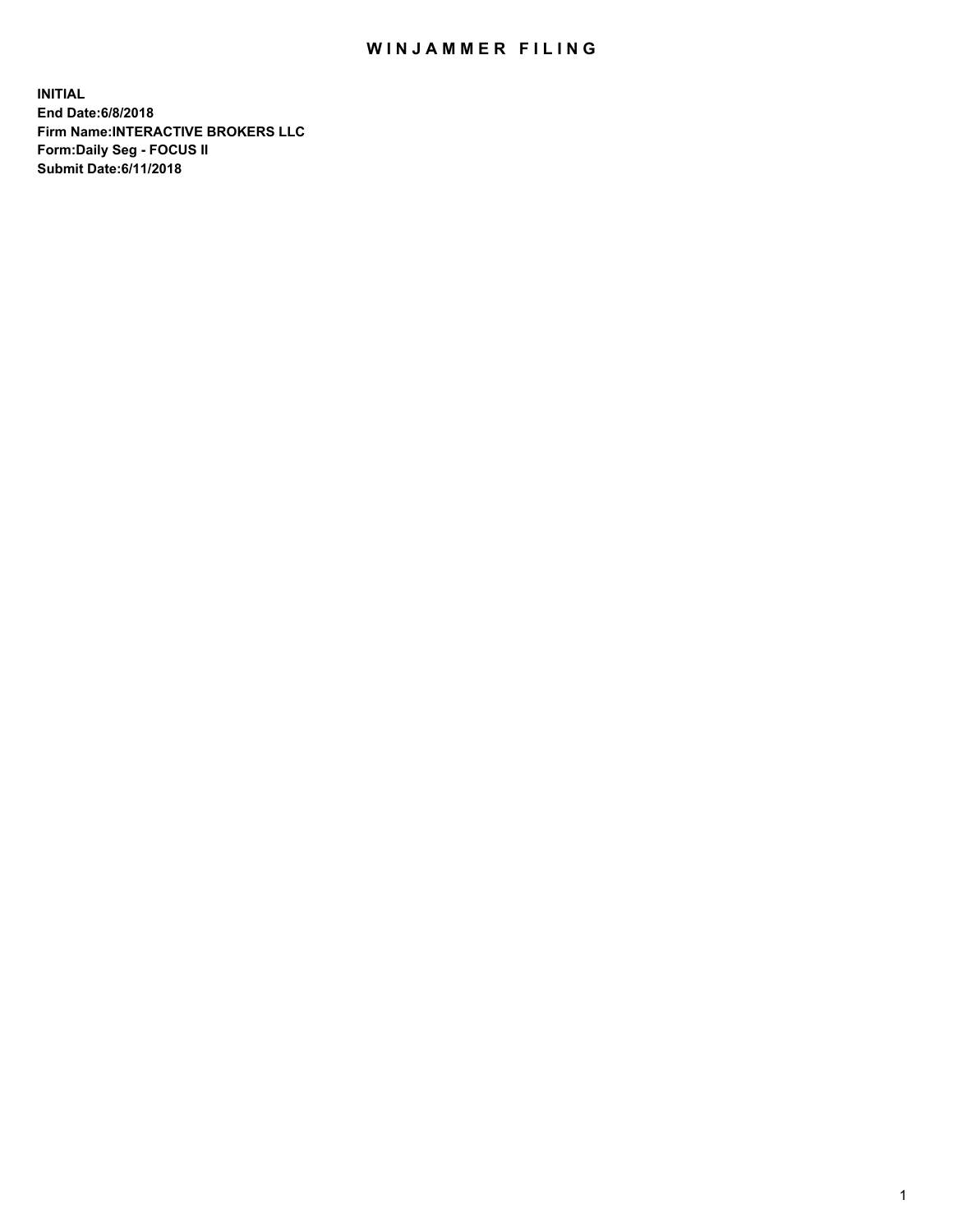## **INITIAL End Date:6/8/2018 Firm Name:INTERACTIVE BROKERS LLC Form:Daily Seg - FOCUS II Submit Date:6/11/2018 Daily Segregation - Cover Page**

| Name of Company<br><b>Contact Name</b><br><b>Contact Phone Number</b><br><b>Contact Email Address</b>                                                                                                                                                                                                                          | <b>INTERACTIVE BROKERS LLC</b><br><b>James Menicucci</b><br>203-618-8085<br>jmenicucci@interactivebrokers.c<br>om |
|--------------------------------------------------------------------------------------------------------------------------------------------------------------------------------------------------------------------------------------------------------------------------------------------------------------------------------|-------------------------------------------------------------------------------------------------------------------|
| FCM's Customer Segregated Funds Residual Interest Target (choose one):<br>a. Minimum dollar amount: ; or<br>b. Minimum percentage of customer segregated funds required:% ; or<br>c. Dollar amount range between: and; or<br>d. Percentage range of customer segregated funds required between: % and %.                       | $\overline{\mathbf{0}}$<br>0<br>155,000,000 245,000,000<br>00                                                     |
| FCM's Customer Secured Amount Funds Residual Interest Target (choose one):<br>a. Minimum dollar amount: ; or<br>b. Minimum percentage of customer secured funds required:%; or<br>c. Dollar amount range between: and; or<br>d. Percentage range of customer secured funds required between: % and %.                          | $\overline{\mathbf{0}}$<br>0<br>80,000,000 120,000,000<br>00                                                      |
| FCM's Cleared Swaps Customer Collateral Residual Interest Target (choose one):<br>a. Minimum dollar amount: ; or<br>b. Minimum percentage of cleared swaps customer collateral required:% ; or<br>c. Dollar amount range between: and; or<br>d. Percentage range of cleared swaps customer collateral required between:% and%. | $\overline{\mathbf{0}}$<br>$\overline{\mathbf{0}}$<br>00<br>0 <sub>0</sub>                                        |

Attach supporting documents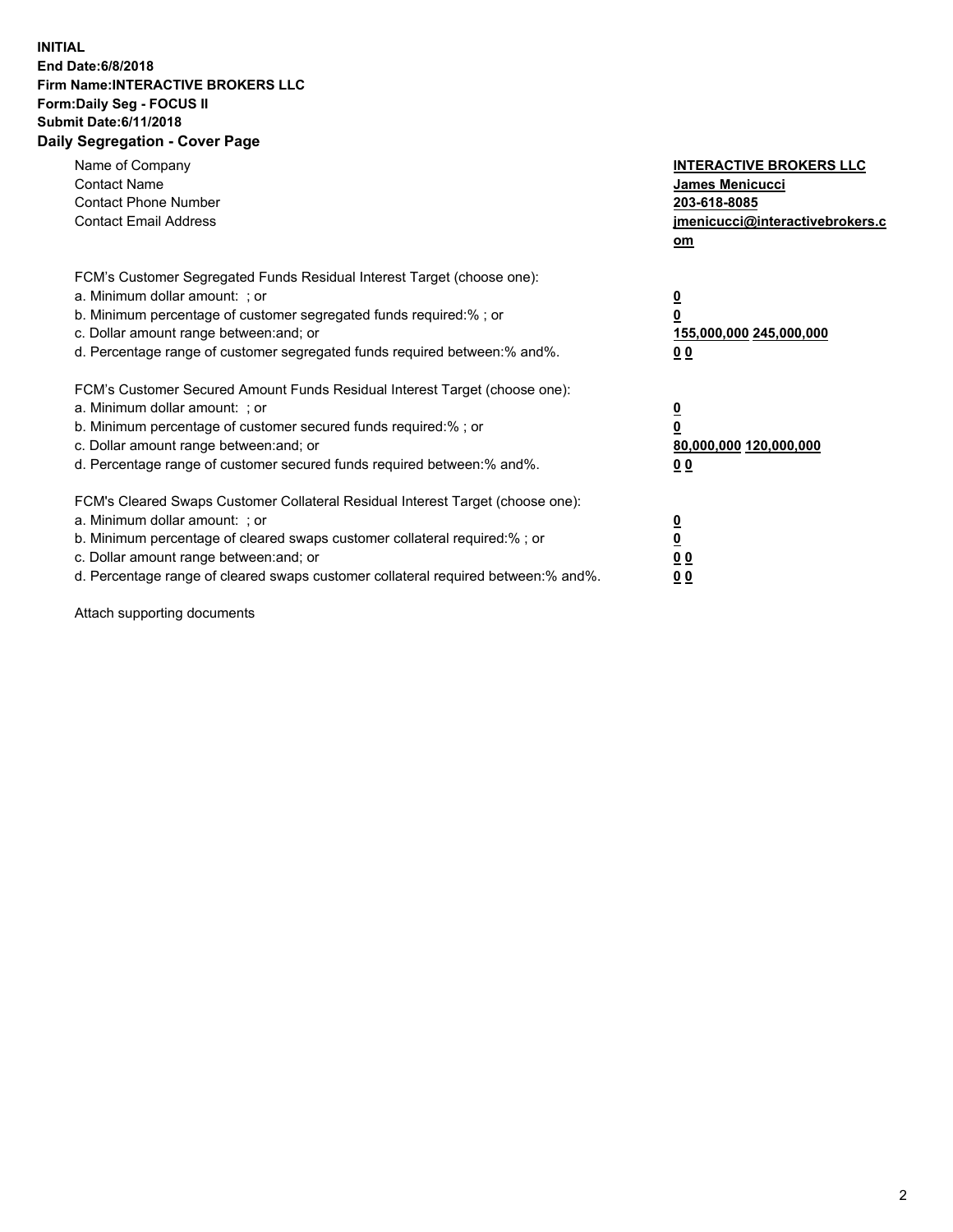## **INITIAL End Date:6/8/2018 Firm Name:INTERACTIVE BROKERS LLC Form:Daily Seg - FOCUS II Submit Date:6/11/2018 Daily Segregation - Secured Amounts**

|     | Foreign Futures and Foreign Options Secured Amounts                                         |                                   |
|-----|---------------------------------------------------------------------------------------------|-----------------------------------|
|     | Amount required to be set aside pursuant to law, rule or regulation of a foreign            | $0$ [7305]                        |
|     | government or a rule of a self-regulatory organization authorized thereunder                |                                   |
| 1.  | Net ledger balance - Foreign Futures and Foreign Option Trading - All Customers             |                                   |
|     | A. Cash                                                                                     | 447,707,492 [7315]                |
|     | B. Securities (at market)                                                                   | $0$ [7317]                        |
| 2.  | Net unrealized profit (loss) in open futures contracts traded on a foreign board of trade   | 4,361,509 [7325]                  |
| 3.  | Exchange traded options                                                                     |                                   |
|     | a. Market value of open option contracts purchased on a foreign board of trade              | 286,411 [7335]                    |
|     | b. Market value of open contracts granted (sold) on a foreign board of trade                | -30,896 [7337]                    |
| 4.  | Net equity (deficit) (add lines 1.2. and 3.)                                                | 452,324,516 [7345]                |
| 5.  | Account liquidating to a deficit and account with a debit balances - gross amount           | 7,352 [7351]                      |
|     | Less: amount offset by customer owned securities                                            |                                   |
| 6.  |                                                                                             | 0 [7352] 7,352 [7354]             |
|     | Amount required to be set aside as the secured amount - Net Liquidating Equity              | 452,331,868 [7355]                |
|     | Method (add lines 4 and 5)                                                                  |                                   |
| 7.  | Greater of amount required to be set aside pursuant to foreign jurisdiction (above) or line | 452,331,868 [7360]                |
|     | 6.                                                                                          |                                   |
|     | FUNDS DEPOSITED IN SEPARATE REGULATION 30.7 ACCOUNTS                                        |                                   |
| 1.  | Cash in banks                                                                               |                                   |
|     | A. Banks located in the United States                                                       | 101,335,916 [7500]                |
|     | B. Other banks qualified under Regulation 30.7                                              | 0 [7520] 101,335,916 [7530]       |
| 2.  | Securities                                                                                  |                                   |
|     | A. In safekeeping with banks located in the United States                                   | 371,624,482 [7540]                |
|     | B. In safekeeping with other banks qualified under Regulation 30.7                          | 0 [7560] 371,624,482 [7570]       |
| 3.  | Equities with registered futures commission merchants                                       |                                   |
|     | A. Cash                                                                                     | $0$ [7580]                        |
|     | <b>B.</b> Securities                                                                        | $0$ [7590]                        |
|     | C. Unrealized gain (loss) on open futures contracts                                         | $0$ [7600]                        |
|     | D. Value of long option contracts                                                           | $0$ [7610]                        |
|     | E. Value of short option contracts                                                          | 0 [7615] 0 [7620]                 |
| 4.  | Amounts held by clearing organizations of foreign boards of trade                           |                                   |
|     | A. Cash                                                                                     | $0$ [7640]                        |
|     | <b>B.</b> Securities                                                                        | $0$ [7650]                        |
|     | C. Amount due to (from) clearing organization - daily variation                             | $0$ [7660]                        |
|     | D. Value of long option contracts                                                           | $0$ [7670]                        |
|     | E. Value of short option contracts                                                          | 0 [7675] 0 [7680]                 |
| 5.  | Amounts held by members of foreign boards of trade                                          |                                   |
|     | A. Cash                                                                                     | 106,869,938 [7700]                |
|     | <b>B.</b> Securities                                                                        | $0$ [7710]                        |
|     | C. Unrealized gain (loss) on open futures contracts                                         | -2,748,084 [7720]                 |
|     | D. Value of long option contracts                                                           | 286,411 [7730]                    |
|     | E. Value of short option contracts                                                          | -30,896 [7735] 104,377,369 [7740] |
| 6.  | Amounts with other depositories designated by a foreign board of trade                      | $0$ [7760]                        |
| 7.  | Segregated funds on hand                                                                    | $0$ [7765]                        |
| 8.  | Total funds in separate section 30.7 accounts                                               | 577,337,767 [7770]                |
| 9.  | Excess (deficiency) Set Aside for Secured Amount (subtract line 7 Secured Statement         | 125,005,899 [7380]                |
|     | Page 1 from Line 8)                                                                         |                                   |
| 10. | Management Target Amount for Excess funds in separate section 30.7 accounts                 | 80,000,000 [7780]                 |
| 11. | Excess (deficiency) funds in separate 30.7 accounts over (under) Management Target          | 45,005,899 [7785]                 |
|     |                                                                                             |                                   |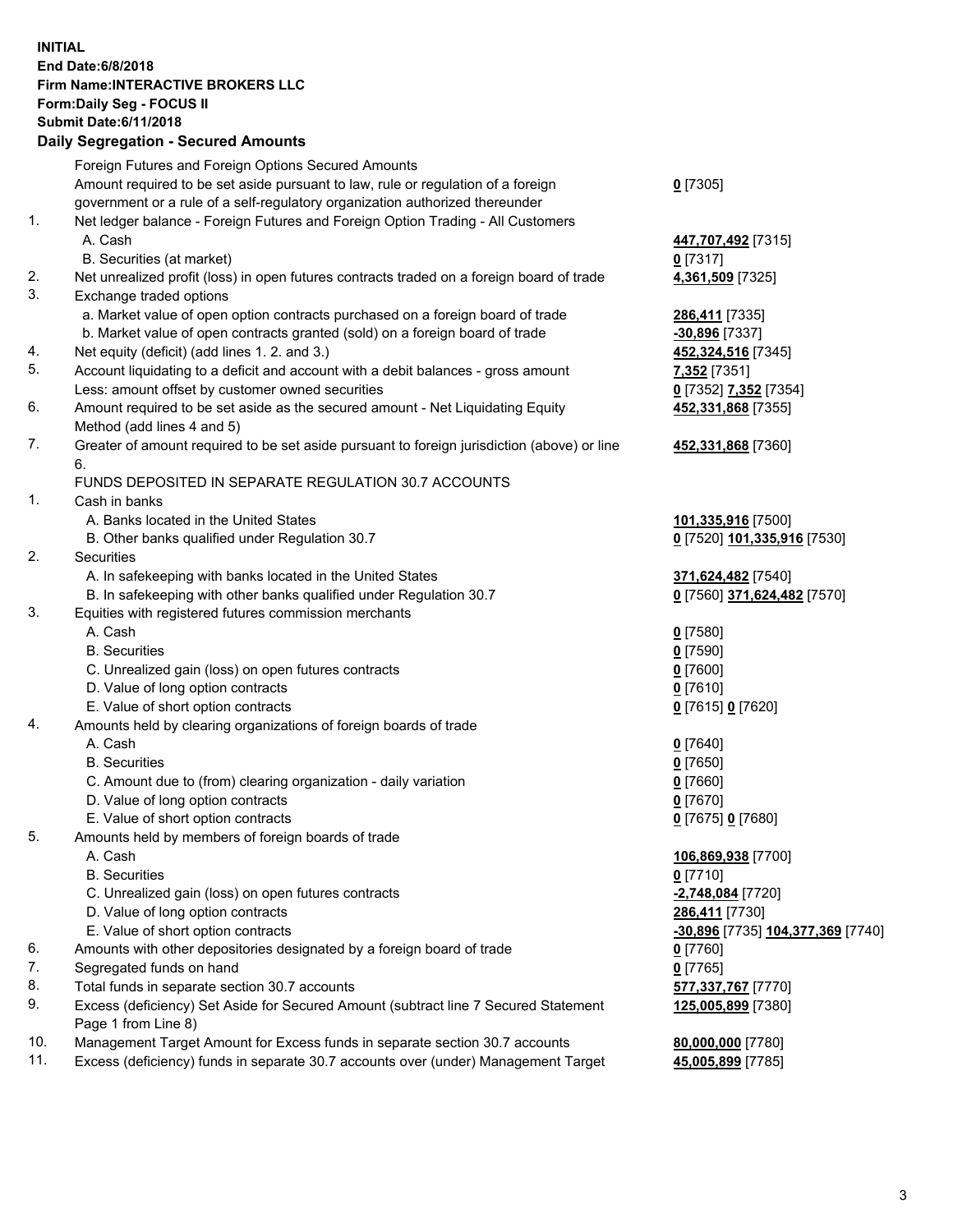**INITIAL End Date:6/8/2018 Firm Name:INTERACTIVE BROKERS LLC Form:Daily Seg - FOCUS II Submit Date:6/11/2018 Daily Segregation - Segregation Statement** SEGREGATION REQUIREMENTS(Section 4d(2) of the CEAct) 1. Net ledger balance A. Cash **4,051,398,491** [7010] B. Securities (at market) **0** [7020] 2. Net unrealized profit (loss) in open futures contracts traded on a contract market **37,118,714** [7030] 3. Exchange traded options A. Add market value of open option contracts purchased on a contract market **171,831,119** [7032] B. Deduct market value of open option contracts granted (sold) on a contract market **-184,654,016** [7033] 4. Net equity (deficit) (add lines 1, 2 and 3) **4,075,694,308** [7040] 5. Accounts liquidating to a deficit and accounts with debit balances - gross amount **158,553** [7045] Less: amount offset by customer securities **0** [7047] **158,553** [7050] 6. Amount required to be segregated (add lines 4 and 5) **4,075,852,861** [7060] FUNDS IN SEGREGATED ACCOUNTS 7. Deposited in segregated funds bank accounts A. Cash **605,541,259** [7070] B. Securities representing investments of customers' funds (at market) **2,591,892,415** [7080] C. Securities held for particular customers or option customers in lieu of cash (at market) **0** [7090] 8. Margins on deposit with derivatives clearing organizations of contract markets A. Cash **22,800,338** [7100] B. Securities representing investments of customers' funds (at market) **1,094,367,805** [7110] C. Securities held for particular customers or option customers in lieu of cash (at market) **0** [7120] 9. Net settlement from (to) derivatives clearing organizations of contract markets **-10,041,233** [7130] 10. Exchange traded options A. Value of open long option contracts **171,866,086** [7132] B. Value of open short option contracts **-184,713,555** [7133] 11. Net equities with other FCMs A. Net liquidating equity **0** [7140] B. Securities representing investments of customers' funds (at market) **0** [7160] C. Securities held for particular customers or option customers in lieu of cash (at market) **0** [7170] 12. Segregated funds on hand **0** [7150] 13. Total amount in segregation (add lines 7 through 12) **4,291,713,115** [7180] 14. Excess (deficiency) funds in segregation (subtract line 6 from line 13) **215,860,254** [7190] 15. Management Target Amount for Excess funds in segregation **155,000,000** [7194]

16. Excess (deficiency) funds in segregation over (under) Management Target Amount Excess

**60,860,254** [7198]